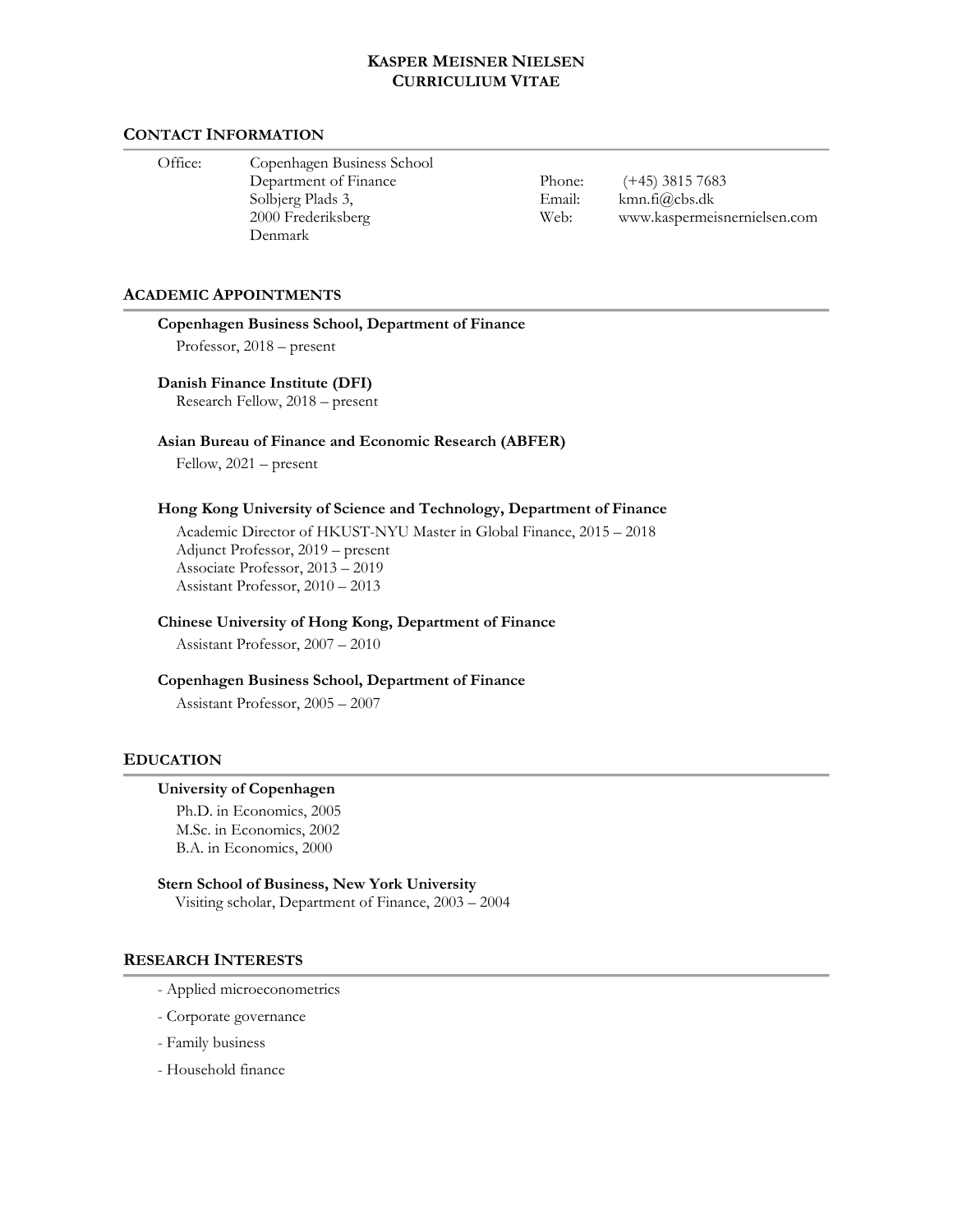### **PUBLICATIONS**

- 1. "Gender differences in negotiation: Evidence from the real estate market", with S. Andersen, J. Marx, and L. Vesterlund. *The Economic Journal* 131 (638), 2304-2332. August 2021.
- 2. "Spillovers in prices: The curious case of haunted houses", with U. Bhattacharya and D. Huang. *Review of Finance* 25 (3), 903-935. May 2021.
- 3. "Does personal liability deter individuals from serving as independent directors?", with S.L. Naaraayanan. *Journal of Financial Economics* 140 (2), 621-643. May 2021.
- 4. "Sources of inaction in household finance: Evidence from the Danish mortgage market", w. S. Andersen, J.Y. Campbell, and T. Ramadorai. *American Economic Review* 110 (10), 3184–3230. October 2020.
- 5. "Once bitten, twice shy: How inertia and personal experiences affect risk taking", with S. Andersen and T. Hanspal. *Journal of Financial Economics* 132 (3), 97-117. June 2019.
- 6. "Fire sales and house prices: Evidence from Estate Sales due to Sudden Death", with S. Andersen. June 2015. *Management Science* 63 (1), 201-212. January 2017.
- 7. "What death can tell: Are executives paid for their contribution to firm value?" with B.D. Nguyen, *Management Science* 60 (12), 2994-3010. December 2014.
- 8. "Ability or finances as constraints on entrepreneurship? Evidence from survival rates in a natural experiment" with S. Andersen, *Review of Financial Studies* 25 (12), 3684-3710. December 2012.
- 9. "Private contracting and corporate governance: Evidence from the provision of tag-along rights in Brazil" with M. Bennedsen and T.V. Nielsen, *Journal of Corporate Finance* 18 (4), 904-918. September 2012.
- 10. "The return to direct investments in private firms: New evidence on the private equity premium puzzle" *European Financial Management* 17 (3), 436-463. June 2011.
- 11. "Participation constraints in the stock market: Evidence from unexpected inheritance due to sudden death" with S. Andersen, *Review of Financial Studies* 24 (5), 1667-1697. May 2011.
- 12. "The value of independent directors: Evidence from sudden deaths" with B.D. Nguyen, *Journal of Financial Economics* 98 (3), 550-567. December 2010.
- 13. "Incentive and entrenchment effects in European ownership" with M. Bennedsen, *Journal of Banking and Finance* 34 (9), 2212-2229. September 2010.
- 14. "The causal effect of board size in the performance of small and medium-sized firms" with M. Bennedsen and H.C. Kongsted, *Journal of Banking and Finance* 38 (6), 1098-1109. June 2008.
- 15. "Institutional investors and private equity", *Review of Finance* 12 (1), 185-219. January 2008.
- 16. "Inside the family firm: the role of families in succession decisions and performance", with M. Bennedsen, F. Pérez-González and D. Wolfenzon, *The Quarterly Journal of Economics* 122 (2), 647-691. May 2007.
- 17. "The impact of a break-through rule on European firms", with M. Bennedsen, *European Journal of Law and Economics* 17 (3), 259-283. May 2004.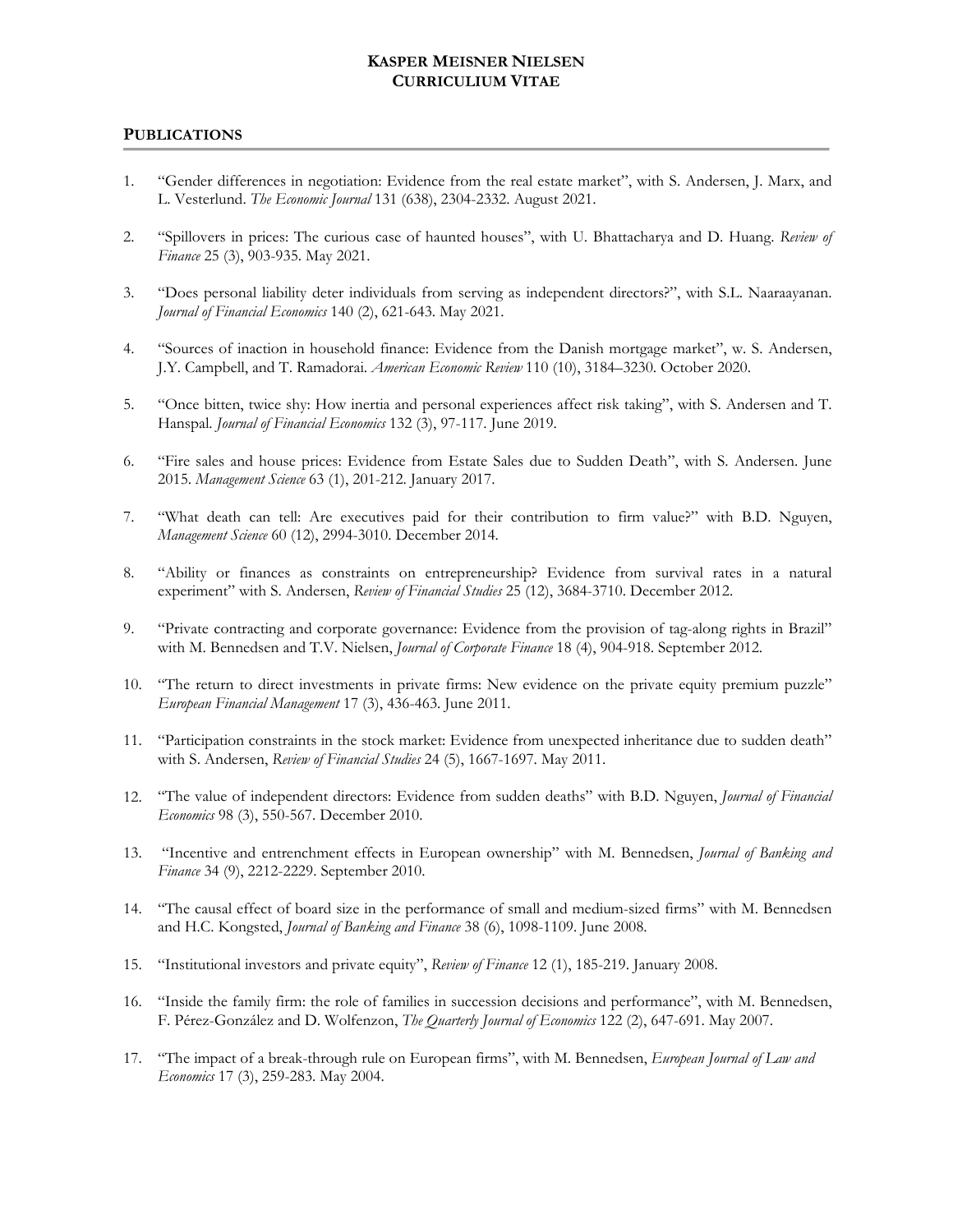#### **WORKING PAPERS**

- 18. "Flying below the radar: Insider trading by executives below the top", with H. Hvide. May 2021. Revise and resubmit, *Journal of Finance*.
- 19. "Winds of change: Gender quotas on boards in the face of patriarchy", with S.L. Naaraayanan. April 2021.
- 20. "Stakes and mistakes", with S. Andersen and A. Mukherjee. February 2020.
- 21. "Beliefs and the Disposition Effect", with S. Andersen, T. Hanspal, and J. Martinez Correa. December 2019. Revise and resubmit, *Review of Finance*.
- 22. "Loan-to-value limits and house prices". August 2019.
- 23. "Do financial misconduct experiences spur white collar crime?", with S. Andersen and T. Hanspal. November 2018.
- 24. "Personal costs of executive turnovers". October 2016. Revise and resubmit, *Journal of Finance*.
- 25. "When blockholders leave feet first: Do ownership and control affect value?", with B.D. Nguyen. June 2013.

### **SEMINAR AND CONFERENCE PRESENTATIONS**

- 2022 Behavioural Finance Working Group 15th Annual Conference (upcoming), DFI Research Fellow Retreat 2022, ESCP-EAP Paris (upcoming), 29th Finance Forum (upcoming), 2022 Financial Markets and Corporate Governance Conference, FMA European Meeting in Lyon (upcoming), NICE Workshop in Oslo (upcoming), and Stockholm School of Economics (accounting, upcoming),
- 2021 Eastern FA Virtual Meeting, MFA Virtual Meeting, HEC Paris and University of St. Gallen.
- 2020 EFA Virtual Meeting, FMA Virtual Meeting, and NHH Norwegian School of Economics.
- 2019 AREUEA Meeting in Atlanta, Danish Finance Institute Annual Conference, EFMA Meeting in Portugal, FMA European Meeting in Glasgow, and FMA Meeting in New Orleans.
- 2018 FMA Asian Meeting in Hong Kong, and Universita' Cattolica in Milan.
- 2017 Chinese University of Hong Kong, EFA Meeting in Mannheim, FIRS Meeting in Hong Kong, FMA Asian Meeting in Taipei, Goethe University, Hong Kong Polytechnic University, Nanjing Audit University, Shanghai Advanced Institute of Finance, and University of Hong Kong.
- 2016 Aalto University, Arizona State University, BI Norwegian Business School, Bond University, EFA Meeting in Oslo, European Winter Finance Summit in Davos, FIRS Meeting in Lisbon, Fudan University, Queensland University of Technology, University of Oregon, University of Queensland, and University of Washington.
- 2015 AEA Meeting in Boston, AREUEA Meeting in Boston, EFA Meeting in Vienna, Indira Gandhi Institute of Development Research, Tel Aviv University, and University of Luxembourg.
- 2014 Erasmus University, EFMA Meeting in Rome, Maastricht University, Tilburg University, Tsinghua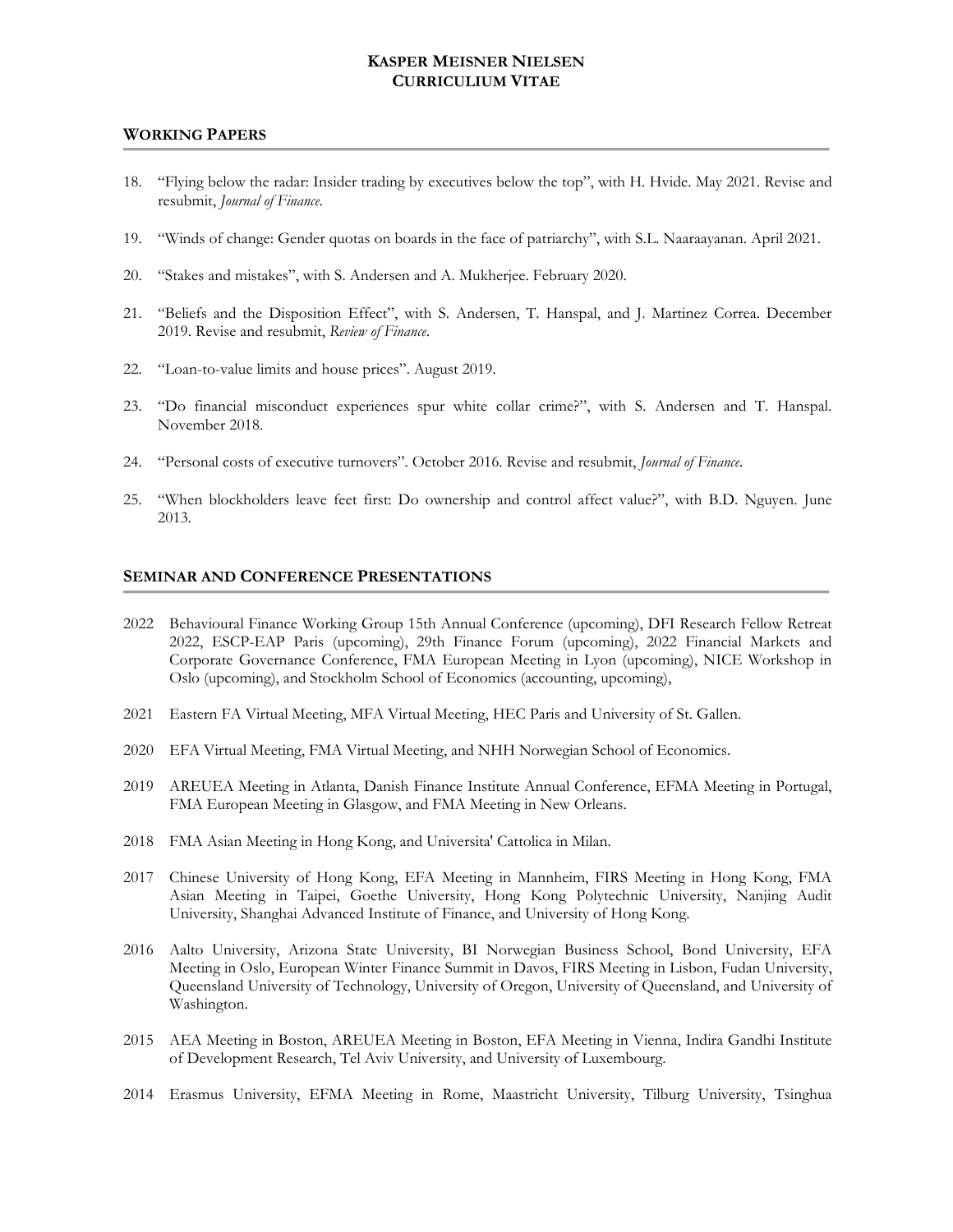University, University of Amsterdam, Vietnam International Finance Conference, and Victoria University.

- 2013 American Real Estate Society Meeting in Hawaii, Australasian Banking and Finance Conference in Sydney, Conference on Asia-Pacific Financial Markets in Seoul, EFA Meeting in Cambridge, Hong Kong Baptist University, Chinese University of Hong Kong, Nanyang Technology University, National University of Singapore, University of Bath, and University of Bergen.
- 2012 Boston University, EFMA Meeting in Barcelona, SITE Workshop on Experimental Economics at Stanford University, University of Auckland, University of Birmingham, and Victoria University.
- 2011 Academy of Entrepreneurial Finance Meeting in Los Angeles, AEA Meeting in Denver, China International Finance Conference, Deakin University, EFA Meeting in Stockholm, FMA Asian Meeting in Queenstown, National University of Singapore, and Singapore Management University.
- 2010 Australian National University, BI Oslo, CFS Household Finance Conference in Athens, China International Finance Conference in Beijing, Cornell University (Hotel), EFA Meeting in Frankfurt, EFMA Symposium on Venture Capital and Entrepreneurial Finance in Montreal, FMA Meeting in New York, Hitotsubashi University, Hong Kong University of Science and Technology, University of Alberta, University of Florida, University of Lugano, University of New South Wales, University of Sydney, University of Technology Sydney, and University of Zurich
- 2009 EFA Meeting in Bergen, FMA Meeting in Reno, FMA Asian Meeting in Xiamen, Hong Kong Finance Workshop, University of Hong Kong, and University of Melbourne.
- 2008 Asian Finance Association Meeting in Yokohama, China International Finance Conference in Dalian, Copenhagen Business School, ESCP-EAP Paris, FMA Meeting in Dallas, Institutional Investors and the Asset Management Industry Conference at University of Oregon, 2nd Emerging Markets Finance Conference at Cass Business School, and 6th NTU International Finance and Banking Conference in Taipei.
- 2007 Asian Finance Association Meeting in Hong Kong, Bocconi University, Chinese University of Hong Kong, Copenhagen Business School (Econ), EFMA Symposium on Corporate Governance and Shareholder Activism in Milan, FMA Meeting in Orlando, Imperial College, Instituto de Empresa, ISCTE Business School, Netspar Pension Workshop in Amsterdam, Tilburg University, and Wharton (Management).
- 2006 Alternative Views on Corporate Governance Conference in Zurich, Corporate Governance in Family/Unlisted Firms Conference in Thun, Durham Business School, FMA Meeting in Salt Lake City, FIRS Meeting in Shanghai, Conference on Financial System Modernization and Economic Growth in Europe in Berlin, Manchester Business School, and Workshop on the Politics of Corporate Governance in Copenhagen.
- 2005 Conference on Corporate Governance in Closely Held Corporations in Copenhagen, Copenhagen Business School, EFMA Symposium on European Corporate Governance in Leeds, FMA Meeting in Chicago, FMA European Meeting in Siena, International Conference on Capital Markets, Corporate Finance, Money and Banking at Cass Business School, University of Copenhagen, and 12<sup>th</sup> Conference on Panel Data in Copenhagen.
- 2004 Family Firms and Corporate Governance Conference in Istanbul, Pension Funds and European Stock Markets Workshop in Frankfurt (Oder), Workshop on the Governance of Corporations with Concentrated Ownership in Copenhagen.
- 2003 14th Annual Conference on Financial Economics and Accounting at Indiana University.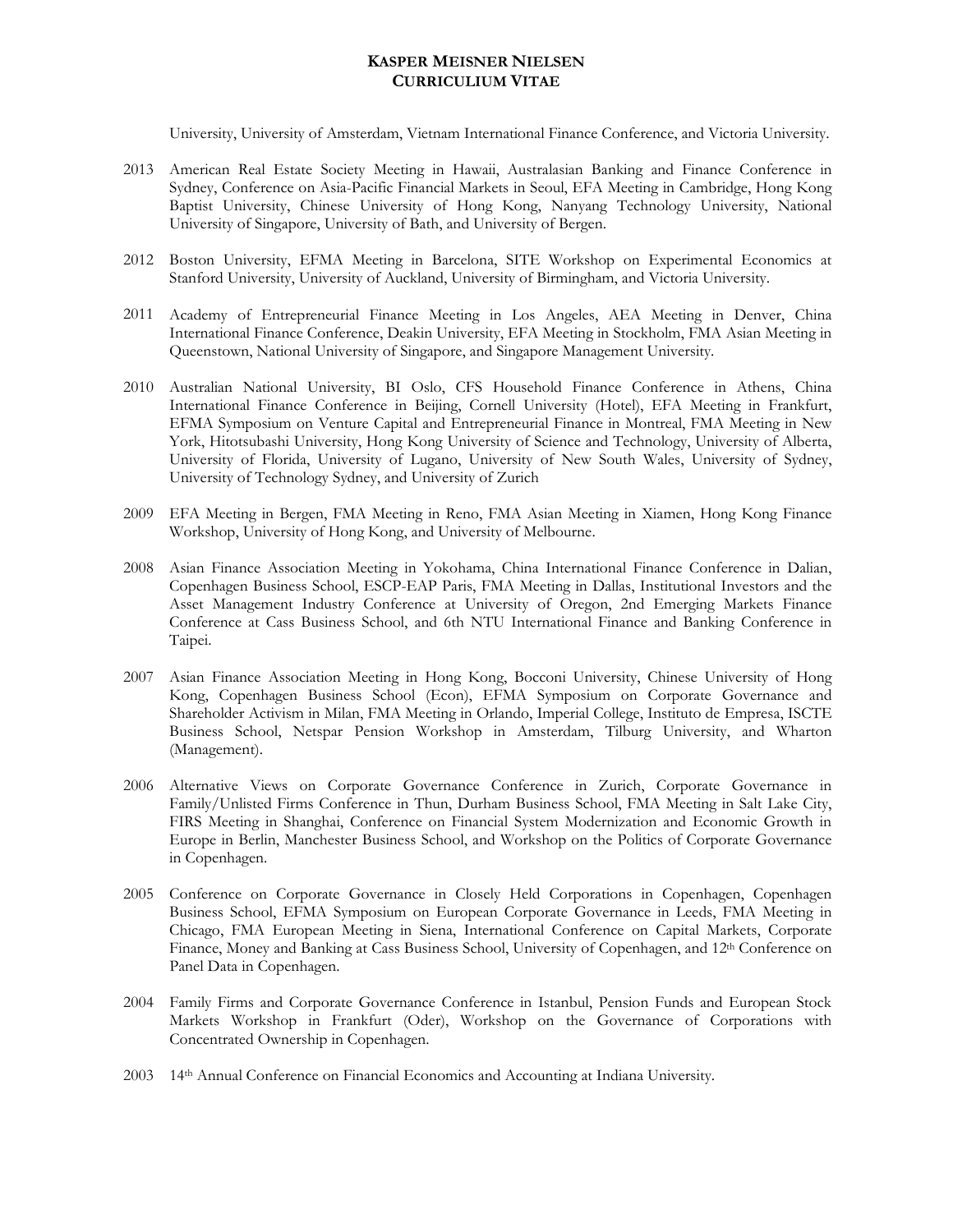### **AWARDS**

Danish Society for Education and Business' Research Award 2021.

Franklin Prize for Teaching Excellence, HKUST. 2014.

Dean's Recognition for Teaching Excellence, HKUST. 2010, 2011, 2012, 2013, 2014, 2015, 2016, 2017 & 2018

European Financial Management, Best Paper Award for "The return to direct investments in private firms: New evidence on the private equity premium puzzle", 2011.

MBA Teaching Award for "Cases in Corporate Finance", CUHK. 2008, 2009 & 2010.

China International Finance Conference Xia Yihong Best Paper Award for "Value of Independent Directors: Evidence from Sudden Death" with B.D. Nguyen. 2009.

The Tuborg Foundation's Business Economics Prize 2003.

## **RESEARCH GRANTS**

- 1. "Next Gen" funded with 12.2 million DKK (1.9 million USD) from Industriens Fond. Principal investigator with Ann-Louise Holten. 2022-2024.
- 2. "Ownership and management" funded with 15.8 million DKK (2.4 million USD) from Industriens Fond. Principal investigator. 2019-2022.
- 3. "Stakes and mistakes" funded with 800,000 HKD (105.000 USD). Principal investigator with A. Mukherjee.
- 4. "*Experience is the Best Teacher: Did the Financial Crisis Spur White-Collar Crime?*" funded with 430,800 HKD (55,000 USD) from Hong Kong RGC 2016. Principal investigator with S. Andersen and T. Hanspal.
- 5. "*Does accountability deter individuals from serving as independent directors? Evidence from a corporate governance reform in India*" funded with 125.000 HKD (16,000 USD) from HKUST Institute of Emerging Market Studies in 2016. Principal investigator with L. Naaraayanan.
- 6. "*The Dynamics of Investments, Payout Policy, and Debt: Evidence from Unexpected Cash Windfalls*" funded with 578,689 HKD (74,000 USD) from Hong Kong RGC 2014. Principal investigator with S. Dasgupta.
- 7. "*Personal Costs of Executive Turnovers*" funded with 266,000 HKD (34,000 USD) from Hong Kong RGC 2013. Principal investigator.
- 8. "*Trusting the stock market: Evidence form the financial crisis of 2007-8*" funded with 265,000 HKD (34,000 USD) from Hong Kong RGC 2012. Principal investigator with S. Andersen.
- 9. "*What death can tell: Are executives paid for their contribution to value?*" funded with 350,000 HKD (45,000 USD) from the Hong Kong RGC 2010. Principal Investigator with B.D. Nguyen.
- 10. "*Gambling Addiction in the Financial Markets: Individual, Family, Market and Societal Consequences*" funded with 2,657,000 DKR (442,000 USD) from the Danish Social Science Research Foundation, 2009. Principal Investigator with S. Andersen.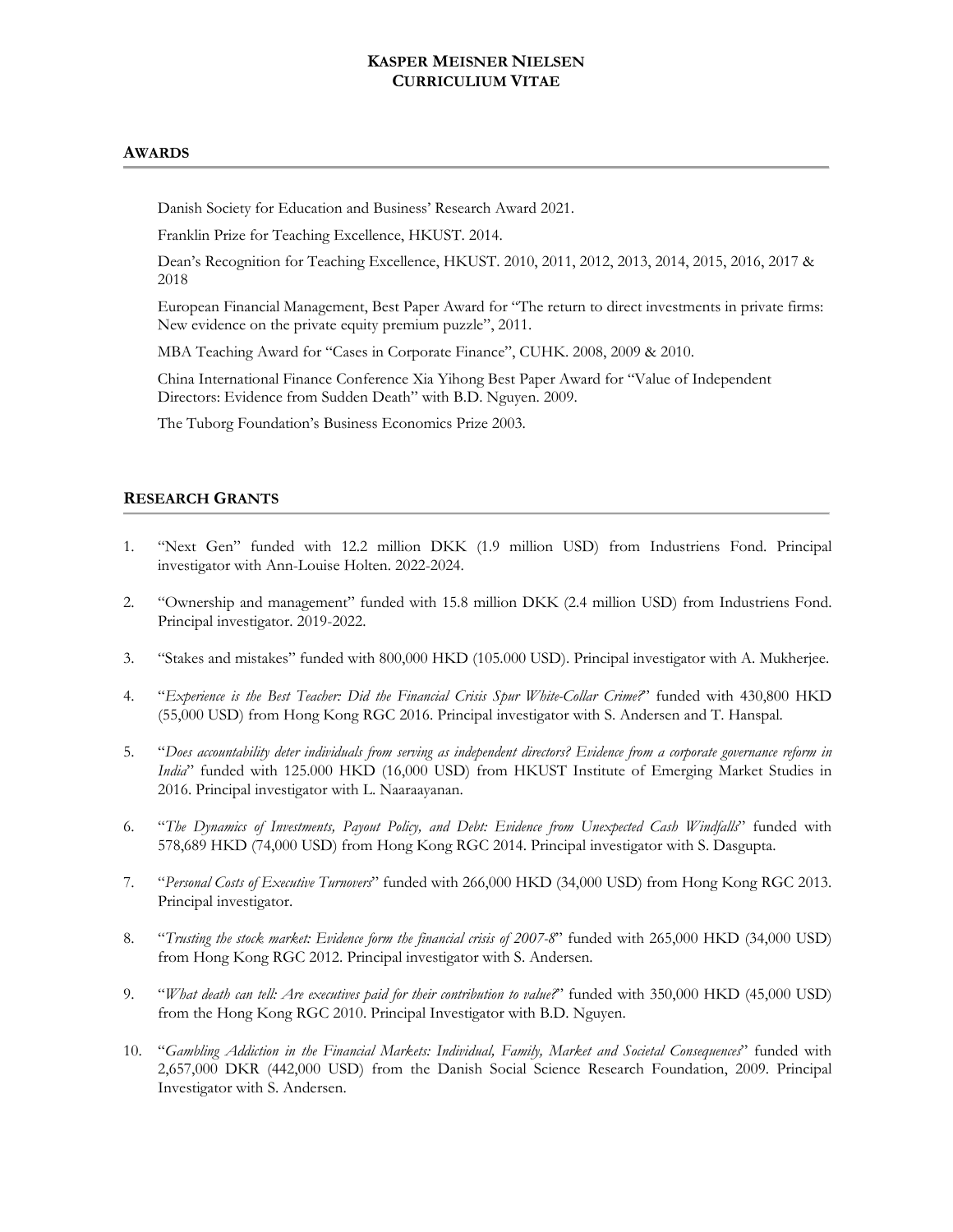- 11. "*Are Independent Directors Valuable for Shareholders?*" funded with 302,000 HKD (39,000 USD) from Hong Kong RGC 2009, Principal Investigator with B.D. Nguyen.
- 12. "*Agency Problems in Pension Funds*" funded with 300,000 DKR (50,000 USD) from the Economic Policy Research Network, 2009. Principal Investigator with S. Andersen.
- 13. "*Pension Funds and Private Equity Investments*" funded with 240,000 DKR (40,000 USD) by the Economic Policy Research Network, 2006. Principal Investigator.

## **AD HOC REFEREE**

American Economic Review, Corporate Governance: An International Review, Economica, Economic Journal, European Financial Management, Financial Management, Journal of Banking and Finance, Journal of Corporate Finance, Journal of Economic Behavior & Organization, Journal of Empirical Finance, Journal of Finance, Journal of Financial Economics, Journal of Financial and Quantitative Analysis, Journal of Public Economics, Management Science, Pacific-Basin Journal of Finance, Review of Finance, Review of Financial Studies, and Scandinavian Journal of Economics.

## **TEACHING EXPERIENCE**

### **Copenhagen Business School**

- Corporate Finance (MBA), 2019– present.
- Private Equity and Venture Capital (Executive), 2021 present.
- Identification Strategies in Corporate Finance (PhD). 2022 present.

### **Hong Kong University of Science and Technology**

- Entrepreneurial Finance and Family Business (MBA), 2010 2018.
- Strategic Finance and Value Creation (MBA), 2012 2018.
- Foundations in Corporate Finance (Executive), 2015 present.
- Mergers, Acquisitions, and Corporate Restructuring (BA), 2017 2018.
- Identification Strategies in Corporate Finance (PhD). 2019.

### **Chinese University of Hong Kong**

- Cases in Corporate Finance (MBA), 2008-2010.
- Financial Management (BA), 2008-2010.
- Financial Management (MBA), 2007.

### **Copenhagen Business School**

- Corporate Finance (BA), 2006.
- Corporate Finance (M.Sc.), 2005-2006.

## **COURSE DEVELOPMENT**

- Private Equity and Venture Capital (Executive), CBS.
- Identification Strategies in Corporate Finance (PhD). HKUST & CBS.
- Entrepreneurial Finance and Family Business (MBA), HKUST.
- Cases in Corporate Finance (MBA), CUHK.